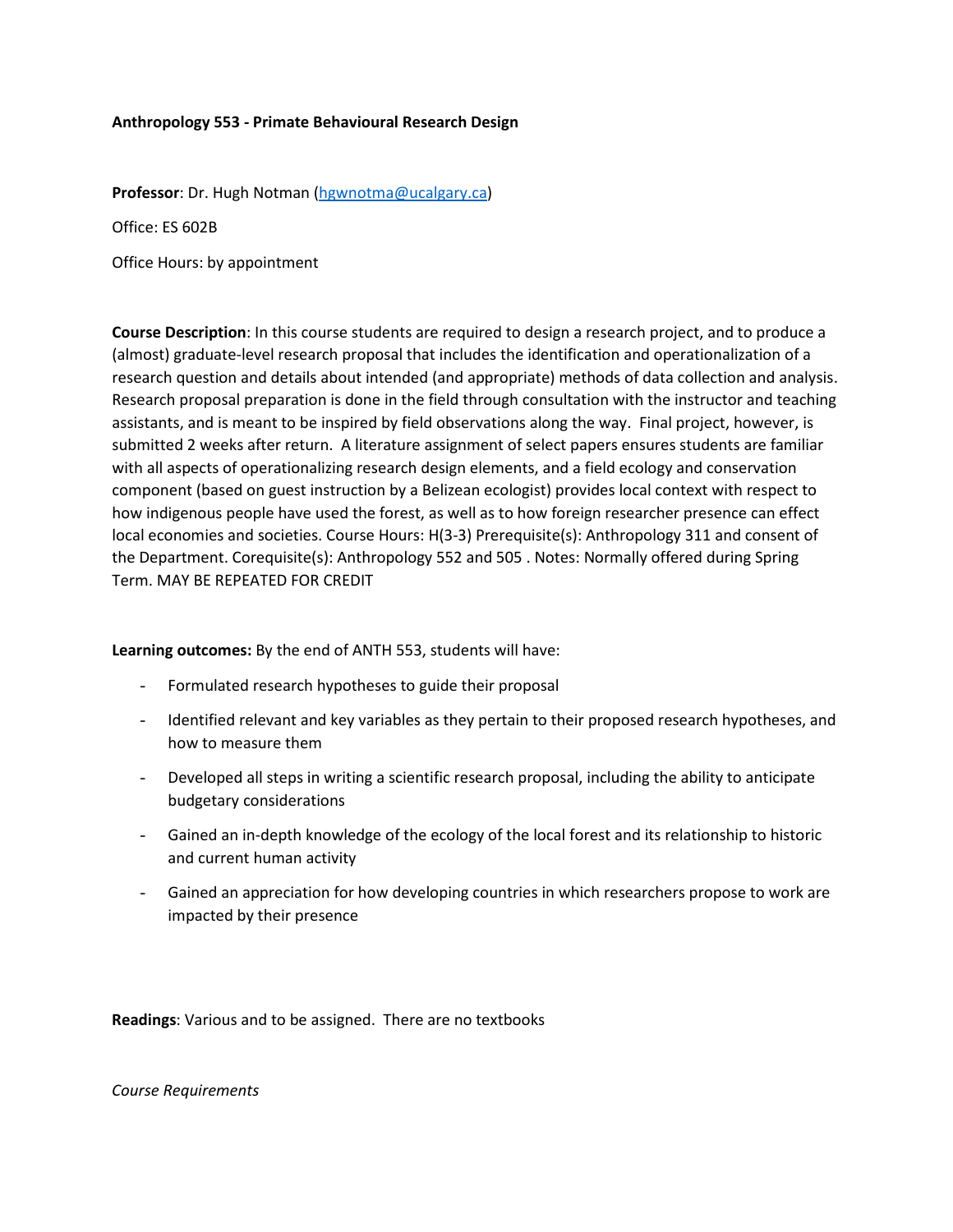|    | Field Ecology & Conservation Exam | 15% |     |
|----|-----------------------------------|-----|-----|
| 2. | Literature Assignment             | 30% |     |
| 3. | Research Proposal                 |     | 55% |

#### **There is no exam in this course**

**Final course grades** will be calculated as follows:

- A+ 100 94.9%
- A 94.8 89.9%
- A- 89.8 84.9%
- B+ 84.8 79.9%
- B 79.8 74.9%
- B- 74.8 70.9%
- C+ 70.8– 66.9%
- $C = 66.8 62.9%$
- $C- 62.8 58.9%$
- $D+ 58.8 54.9%$
- $D = 54.8 49.9%$
- F 49.8% and below

#### **ACADEMIC ACCOMMODATIONS**

#### <http://www.ucalgary.ca/access/accommodations/policy>

Students needing an Accommodation because of a Disability or medical condition should communicate this need to Student Accessibility Services in accordance with the Procedure for Accommodations for Students with Disabilities

Students needing an Accommodation based on a Protected Ground other than Disability, should communicate this need, preferably in writing, to "(Instructor) (Associate Dean) (Department Head) (other designated person)"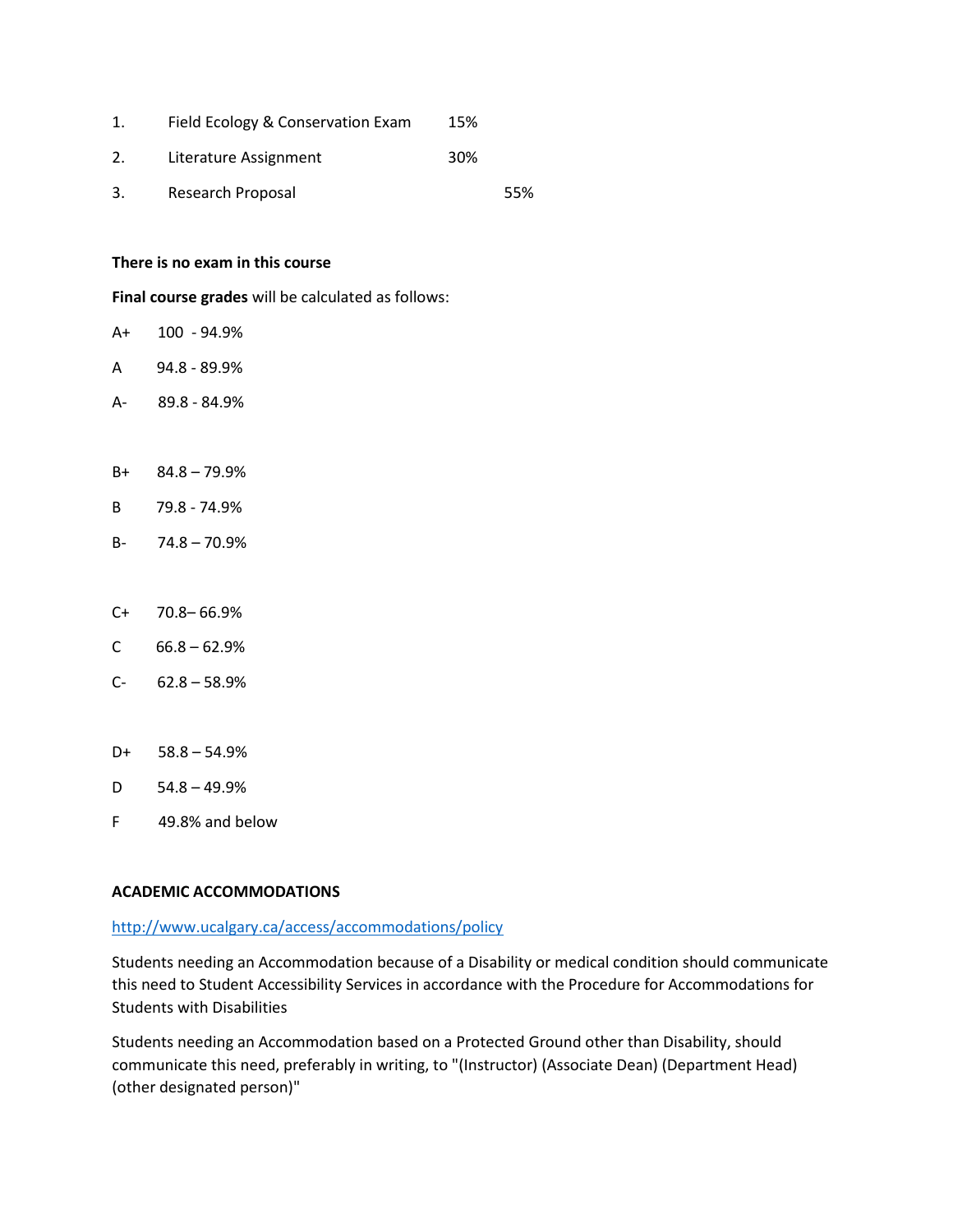### **ACADEMIC INTEGRITY**

Academic integrity is essential to the pursuit of learning and scholarship in a university, and to ensuring that a degree from the University of Calgary is a strong signal of each student's individual academic achievements. As a result, the University treats cases of cheating and plagiarism very seriously. For detailed information on what constitutes academic misconduct, please refer to the following link: <http://www.ucalgary.ca/pubs/calendar/current/k-2-1.html>

All suspected cases of academic dishonesty will be investigated following procedures outlined in the University Calendar. If you have questions or concerns about what constitutes appropriate academic behavior or appropriate research and citation methods, you are expected to seek out additional information on academic integrity from your instructor or from other institutional resources.

# **TEACHING EVALUATIONS / USRIS (Universal Student Ratings of Instruction)**

At the University of Calgary, feedback provided by students through the Universal Student Ratings of Instruction (USRI) survey provides valuable information to help with evaluating instruction, enhancing learning and teaching, and selecting courses. **Your responses make a difference, please participate!** Website: http://www.ucalgary.ca/usri/

**Writing Across the Curriculum:** Writing skills are not exclusive to English courses and, in fact, should cross all disciplines. The University supports the belief that throughout their University careers, students should be taught how to write well so that when they graduate their writing abilities will be far above the minimal standards required at entrance. Consistent with this belief, students are expected to do a substantial amount of writing in their University courses and, where appropriate, instructors can and may use writing and the grading thereof as a factor in the evaluation of student work. The services provided by the Writing Centre in the Effective Writing Office can be utilized by all undergraduate and graduate students who feel they require further assistance.

## **Writing Across the Curriculum**

Writing skills are not exclusive to English courses and, in fact, should cross all disciplines. The University supports the belief that throughout their University careers, students should be taught how to write well so that when they graduate their writing abilities will be far above the minimal standards required at entrance. Consistent with this belief, students are expected to do a substantial amount of writing in their University courses and, where appropriate, members of faculty can and should use writing and the grading thereof as a factor in the evaluation of student work. The services provided by the Writing Support, part of the Student Success Centre, can be utilized by all undergraduate and graduate students who feel they require further assistance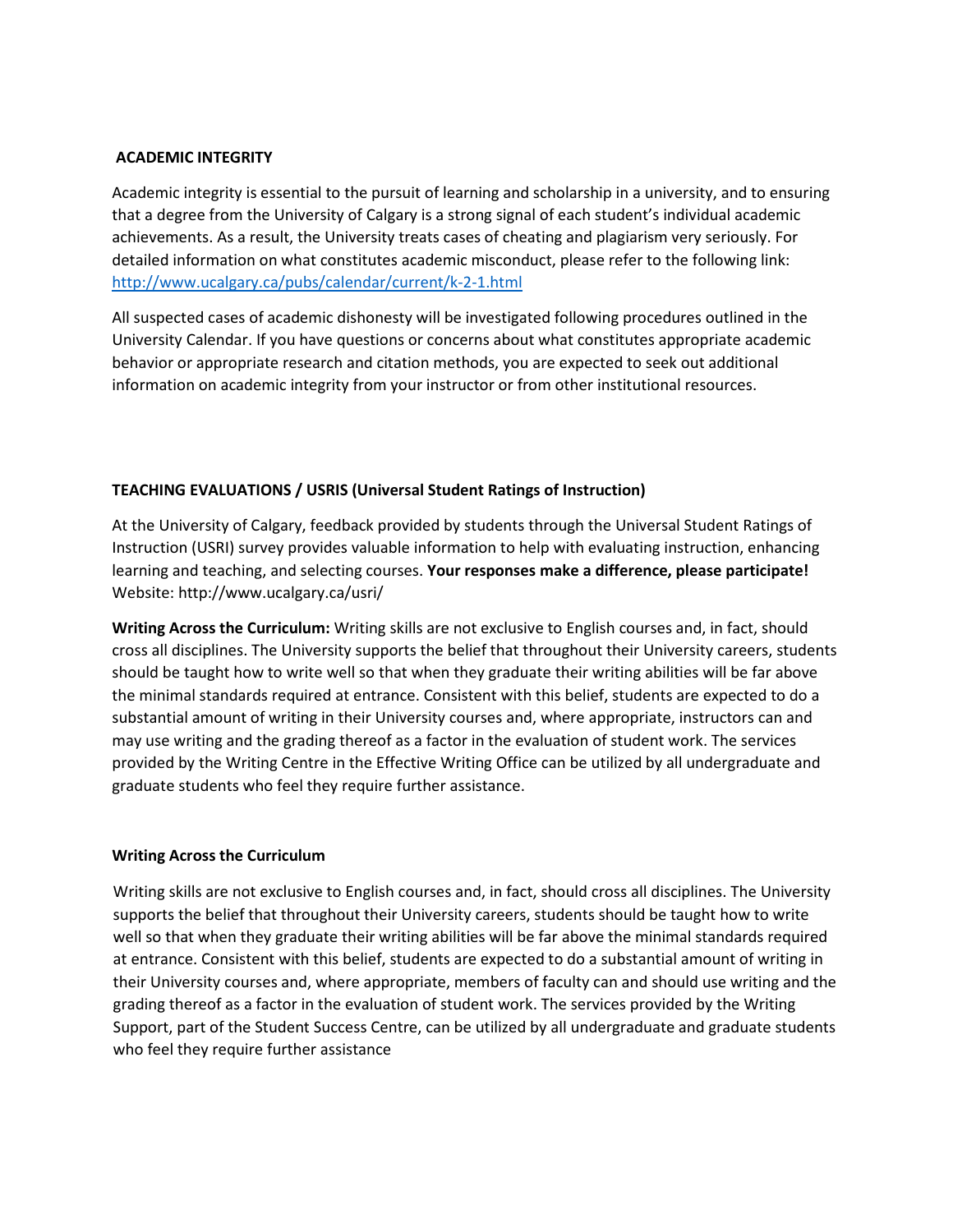**Emergency Evacuation Assembly Points**: In the event of an emergency that requires evacuation, please refer to the following link to become familiar with the assembly points for the class: <http://www.ucalgary.ca/emergencyplan/assemblypoints>

# **Freedom of Information and Protection of Privacy Act: Freedom of Information and Protection of Privacy Act**

The University of Calgary is committed to protecting the privacy of individuals who work and

study at the University or who otherwise interact with the University in accordance with the standards set out in the Freedom of Information and Protection of Privacy Act. Please refer to the following link for detailed information[: http://www.ucalgary.ca/legalservices/foip](http://www.ucalgary.ca/legalservices/foip)

The Department of Anthropology and Archaeology's FOIP (Freedom of Information and Privacy) policy requires all reports/examinations to be returned to students during class time or the instructor's office hours. Any term work not picked up will be placed in the Anthropology and Archaeology Office (ES620) for distribution. Any student not wishing to have their work placed in the office must make alternative arrangements with the course instructor early in the term.

**Safewalk Information:** Campus Security, in partnership with the Students' Union, provides the Safewalk service, 24 hours a day to any location on Campus including the LRT, parking lots, bus zones and University residences. Contact Campus Security at (403) 220-5333 or use a help phone, and Safewalkers or a Campus Security Officer will accompany you to your campus destination.

**Faculty of Arts Program Advising and Student Information Resources:** Have a question, but not sure where to start? Arts Students' Centre

The Faculty of Arts Students' Centre is the overall headquarters for undergraduate programs in the Faculty of Arts. The key objective of this office is to connect students with whatever academic assistance that they require.

In addition to housing the Associate Dean, Undergraduate Programs and Student Affairs and the Associate Dean for Teaching and Learning, the Arts Students' Centre is the specific home to:

- program advising
- the Faculty's Co-operative Education Program
- the Arts and Science Honours Academy